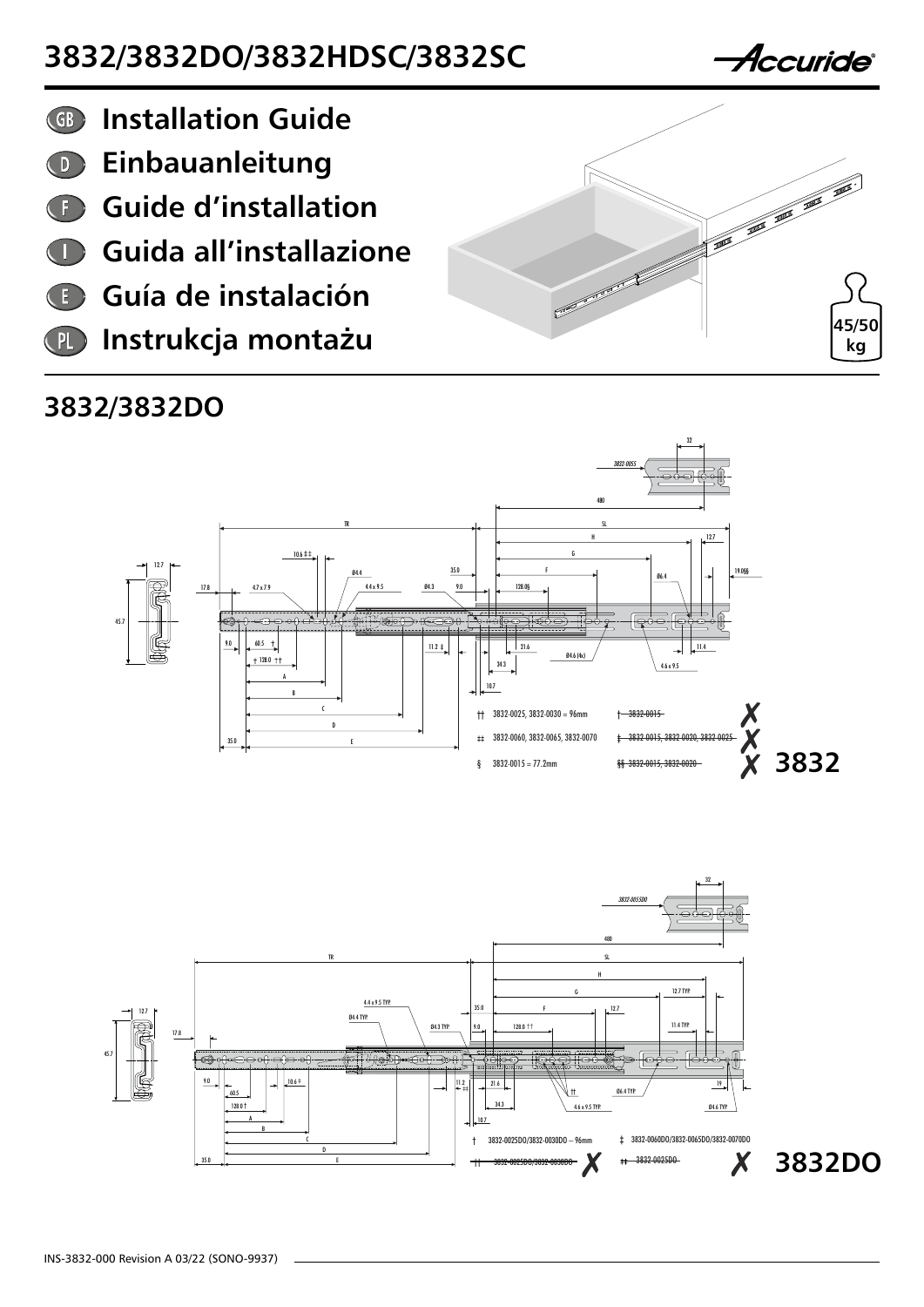| 3832/         | mm        |           |                          |                |                              |     |     |     |                |                          |
|---------------|-----------|-----------|--------------------------|----------------|------------------------------|-----|-----|-----|----------------|--------------------------|
| 3832DO        | <b>SL</b> | <b>TR</b> | A                        | B              | C                            | D   | E   | F   | G              | н                        |
| 3832-0015     | 148.0     | 138       |                          |                |                              |     | 96  |     |                |                          |
| 3832-0020     | 199.0     | 203       | $\overline{\phantom{a}}$ |                | $\qquad \qquad \blacksquare$ |     | 141 |     | $\overline{a}$ |                          |
| DZ3832-0025DO | 250.0     | 254       | $\overline{\phantom{0}}$ |                | $\qquad \qquad \blacksquare$ |     | 192 | 160 | $\overline{a}$ | $\overline{\phantom{a}}$ |
| 3832 0025     | 250.0     | 254       |                          |                |                              |     | 192 |     |                | $\blacksquare$           |
| 3832-0030     | 300.0     | 305       |                          |                |                              |     | 242 | 224 |                |                          |
| DZ3832-0030DO | 300.0     | 305       |                          |                |                              |     | 242 | 224 |                |                          |
| 3832-0035     | 350.0     | 355       |                          |                |                              |     | 292 | 224 |                |                          |
| DZ3832-0035DO | 350.0     | 356       |                          |                |                              |     | 292 | 224 |                |                          |
| 3832-0040     | 400.0     | 406       |                          |                |                              |     | 342 | 224 | 320            |                          |
| DZ3832-0040DO | 400.0     | 406       |                          |                |                              |     | 342 | 224 | 320            |                          |
| 3832-0045     | 450.0     | 457       |                          |                | 320                          |     | 392 | 224 | 352            | $\blacksquare$           |
| DZ3832-0045DO | 450.0     | 457       |                          |                | 320                          |     | 392 |     | 352            |                          |
| 3832-0050     | 500.0     | 508       |                          |                | 320                          |     | 442 | 224 | 416            |                          |
| DZ3832-0050DO | 500.0     | 508       |                          | $\blacksquare$ | 320                          |     | 442 |     | 416            | $\blacksquare$           |
| 3832-0055     | 550.0     | 559       |                          | $\blacksquare$ | 320                          | 416 | 492 | 224 | 352            | 448                      |
| DZ3832-0055DO | 550.0     | 559       |                          |                | 320                          | 416 | 492 |     | 352            |                          |
| 3832-0060     | 600.0     | 610       | 224                      | ÷.             | 416                          |     | 542 | 224 | 352            | 480                      |
| DZ3832-0060DO | 600.0     | 610       | 224                      | ٠              | 416                          |     | 542 | 224 | 352            | 480                      |
| 3832 0065     | 650.0     | 660       | 224                      | ٠              | 416                          | 544 | 592 | 224 | 352            | 544                      |
| DZ3832-0065DO | 650.0     | 660       | 224                      | ÷.             | 416                          | 544 | 592 | 224 | 352            | 544                      |
| 3832-0070     | 700.0     | 711       | 224                      | 288            | 416                          | 544 | 642 | 224 | 352            | 544                      |
| החהדהה ככסכדה | 700 O     | 711       | つつハ                      | 722            | 116                          | 554 | 617 | つつれ |                | 511                      |

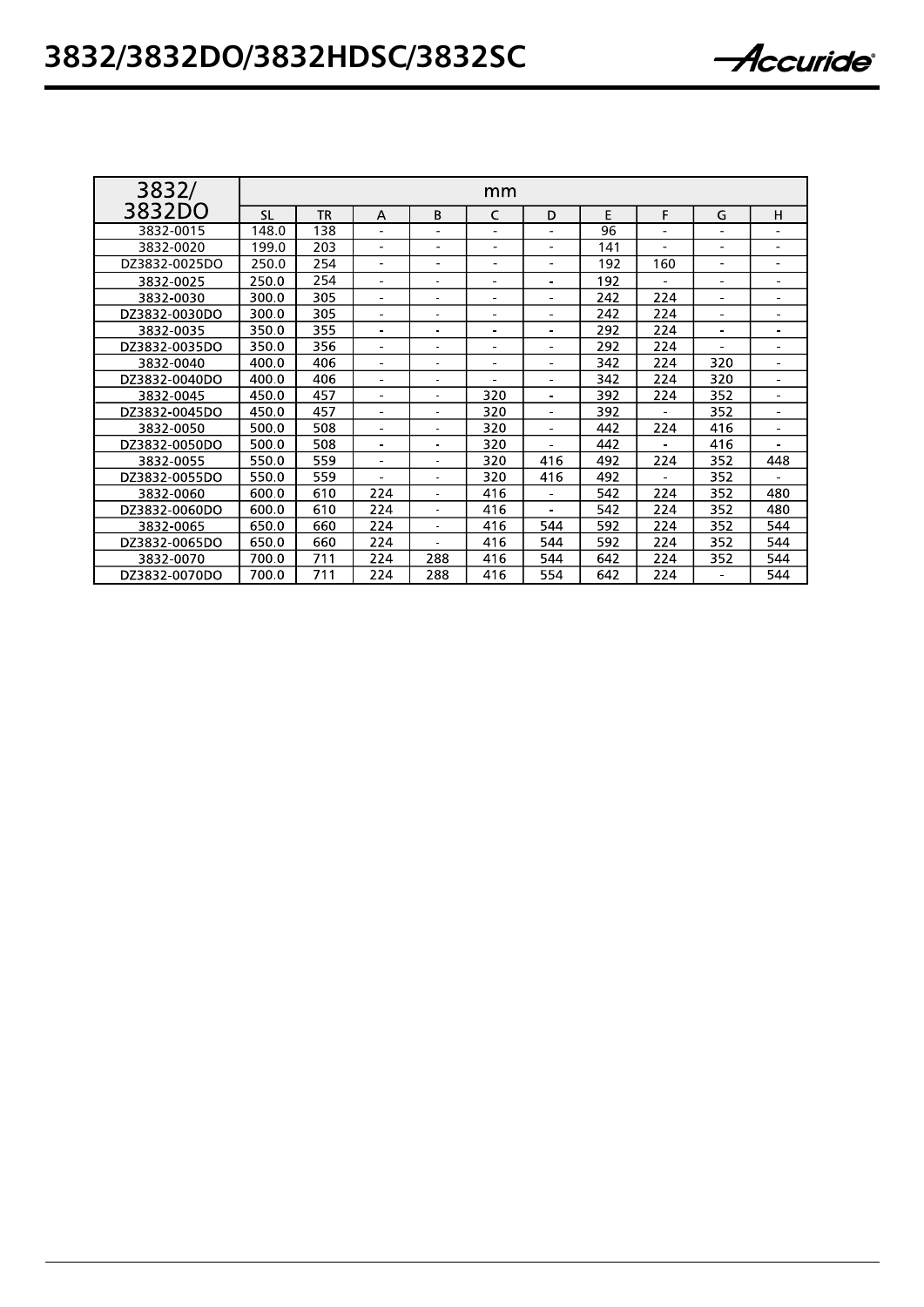

### **3832HDSC/3832SC**





| 3832SC/         | mm        |     |     |     |     |     |     |     |  |
|-----------------|-----------|-----|-----|-----|-----|-----|-----|-----|--|
| 3832HDSC        | <b>SL</b> | ΤR  | А   | B   | C   | D   | Е   | F.  |  |
| 3832-0030SC     | 300       | 286 |     |     |     | 231 |     |     |  |
| DZ3832-0030HDSC | 300       | 286 |     | ۰   |     | 231 |     |     |  |
| *3832-0035SC    | 350       | 356 |     | ۰   |     | 281 |     |     |  |
| DZ3832-0035HDSC | 350       | 356 |     | ۰   |     | 281 |     |     |  |
| *3832-0040SC    | 400       | 406 |     |     |     | 331 | 288 |     |  |
| DZ3832-0040HDSC | 400       | 406 |     |     |     | 331 | 288 |     |  |
| *3832-0045SC    | 450       | 457 |     | 320 |     | 381 | 320 |     |  |
| DZ3832-0045HDSC | 450       | 457 |     | 320 |     | 381 | 320 |     |  |
| *3832-0050SC    | 500       | 508 |     |     |     | 431 | 384 |     |  |
| DZ3832-0050HDSC | 500       | 508 |     |     |     | 431 | 384 |     |  |
| *3832-0055SC    | 550       | 559 |     | 416 |     | 481 | 416 |     |  |
| DZ3832-0055HDSC | 550       | 559 |     | 416 |     | 481 | 416 |     |  |
| *3832-0060SC    | 600       | 610 | 224 | 416 |     | 531 | 352 | 480 |  |
| DZ3832-0060HDSC | 600       | 610 | 224 | 416 |     | 531 | 352 | 480 |  |
| *3832-0065SC    | 650       | 660 | 224 | 416 | 544 | 581 | 352 | 512 |  |
| DZ3832-0065HDSC | 650       | 660 | 224 | 416 | 544 | 581 | 352 | 512 |  |



| 3832    | mm               |       |       |       |       |       |  |  |  |
|---------|------------------|-------|-------|-------|-------|-------|--|--|--|
|         |                  | A     | B     |       | D     |       |  |  |  |
| 63335-2 | 3832-35          | 346.7 | 236.5 | 300.0 | 150.0 | 114.4 |  |  |  |
| 63340-2 | 3832-40          | 396.7 | 286.6 | 350.0 | 175.0 | 139.4 |  |  |  |
| 63345-2 | 3832-40          | 446.8 | 336.6 | 400.0 | 200.0 | 164.4 |  |  |  |
| 63350-2 | 3832-50          | 496.8 | 386.6 | 450.0 | 225.0 | 189.4 |  |  |  |
| 63355-2 | 3832-55/60/65/70 | 546.8 | 436.6 | 500.0 | 250.0 | 214.4 |  |  |  |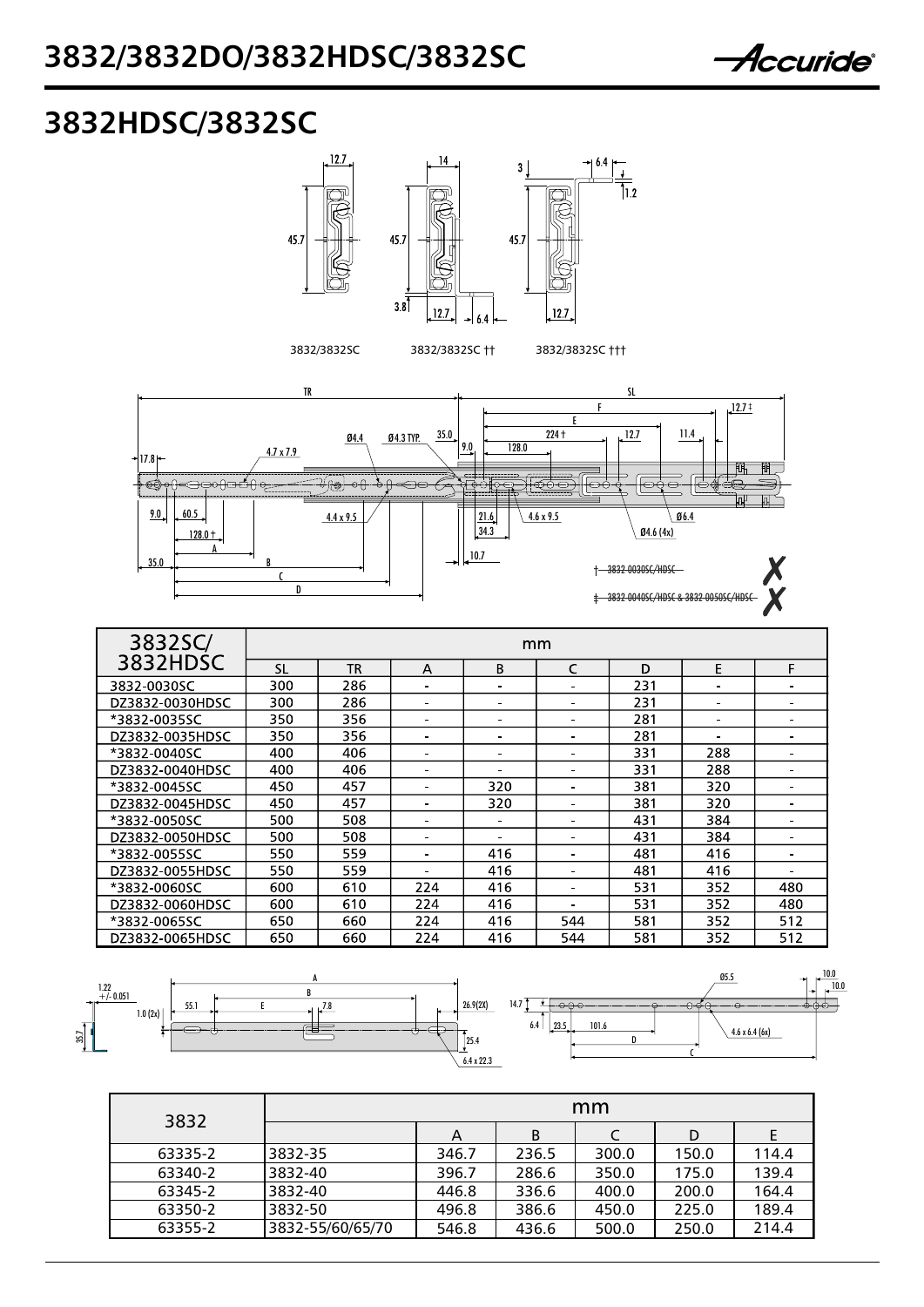









| $^{\dagger\dagger}$<br>ttt.<br>ş                                 | All fixings positions must be used to achieve maximum load rating.<br>Key slots and central cut-out only on lengths which accommodate the bottom bracket.<br>See overleaf for Bottom Mount and Platform Mount.<br>Bottom Mount.<br>Platform Mount.<br>Hold ball bearing retainer in forward position during installation of drawer.                                                                                    |
|------------------------------------------------------------------|------------------------------------------------------------------------------------------------------------------------------------------------------------------------------------------------------------------------------------------------------------------------------------------------------------------------------------------------------------------------------------------------------------------------|
| *<br>t<br>$^{\dagger\dagger}$<br>$^{\dagger\dagger\dagger}$<br>ş | Es sind alle Befestigungspositionen zu verwenden, damit der maximale Lastwert<br>erzielt wird.<br>Langlöcher nur in Längen, die den Aufsteckwinkel aufnehmen.<br>Aufliegende und Tablarmontage siehe umseitig.<br>Aufliegende Montage.<br>Tablarmontage.<br>Hält den Kugelkäfig wärhrend der Schubladenbefestigung vorne.                                                                                              |
| t<br>tt.<br>$^{\dagger\dagger\dagger}$<br>ş                      | Tous les points de fixation doivent etre utilisés pour obtenir la charge maximale.<br>Découpes spécifiques latérales et carré central uniquement sur les longueurs qui<br>recoivent l'équerre de montage.<br>Pour les montages sous tiroir et sous tablette, voir au verso.<br>Montage sous tiroir.<br>Montage sous tablette.<br>Maintenir la cage <i>f</i> billes en position avant pendant l'installation du tiroir. |

| tt.<br>$^{\dagger\dagger\dagger}$<br>ş      | Per ottenere il massimo carico nominale, devono essere usate tutte le posizioni di.<br>Asole e apertura centrale solo su lunghezze che usano staffa di montaggio sul fondo.<br>Per il montaggio sul fondo e a piattaforma vedere a tergo.<br>Montaggio sul fondo.<br>Montaggio a piattaforma.<br>Mantenere la gabbietta portasfere in posizione avanzato durante il montaggio del<br>cassette.   |
|---------------------------------------------|--------------------------------------------------------------------------------------------------------------------------------------------------------------------------------------------------------------------------------------------------------------------------------------------------------------------------------------------------------------------------------------------------|
| t<br>tt.<br>$^{\dagger\dagger\dagger}$<br>ş | Todas las posiciones de fijación deben ser usadas para se conseguir la capacidad<br>máxima de carga.<br>Chaveteros y recorte central sólo en longitudes que acomodan la abrazadera inferior.<br>Vèase al dorso para montaje inferior y de plataforma.<br>Montaje inferior.<br>Montaje de plataforma.<br>Mantenga el cojinete de bolas en la posición de frente durante la instalación del cajón. |
| $\star$<br>t<br>tt.<br>ttt                  | W celu przeniesienia maksymalnego obciążenia zespół musi być zamontowany z<br>użyciem wszystkich, przewidzianych do tego celu, punktów montażowych.<br>Otwory podłużne i wycięcie środkowe tylko w prowadnicach o długościach<br>umożliwiających montaż opcjonalnych kątowników.<br>Montaż od spodu szuflady i montaż półki patrz na odwrocie.<br>Montaż od spodu.<br>Montaż półki.              |

- 
- 
- § Podczas instalacji szuflady koszyk z kulkami powinien znajdować się w pozycji frontowej.